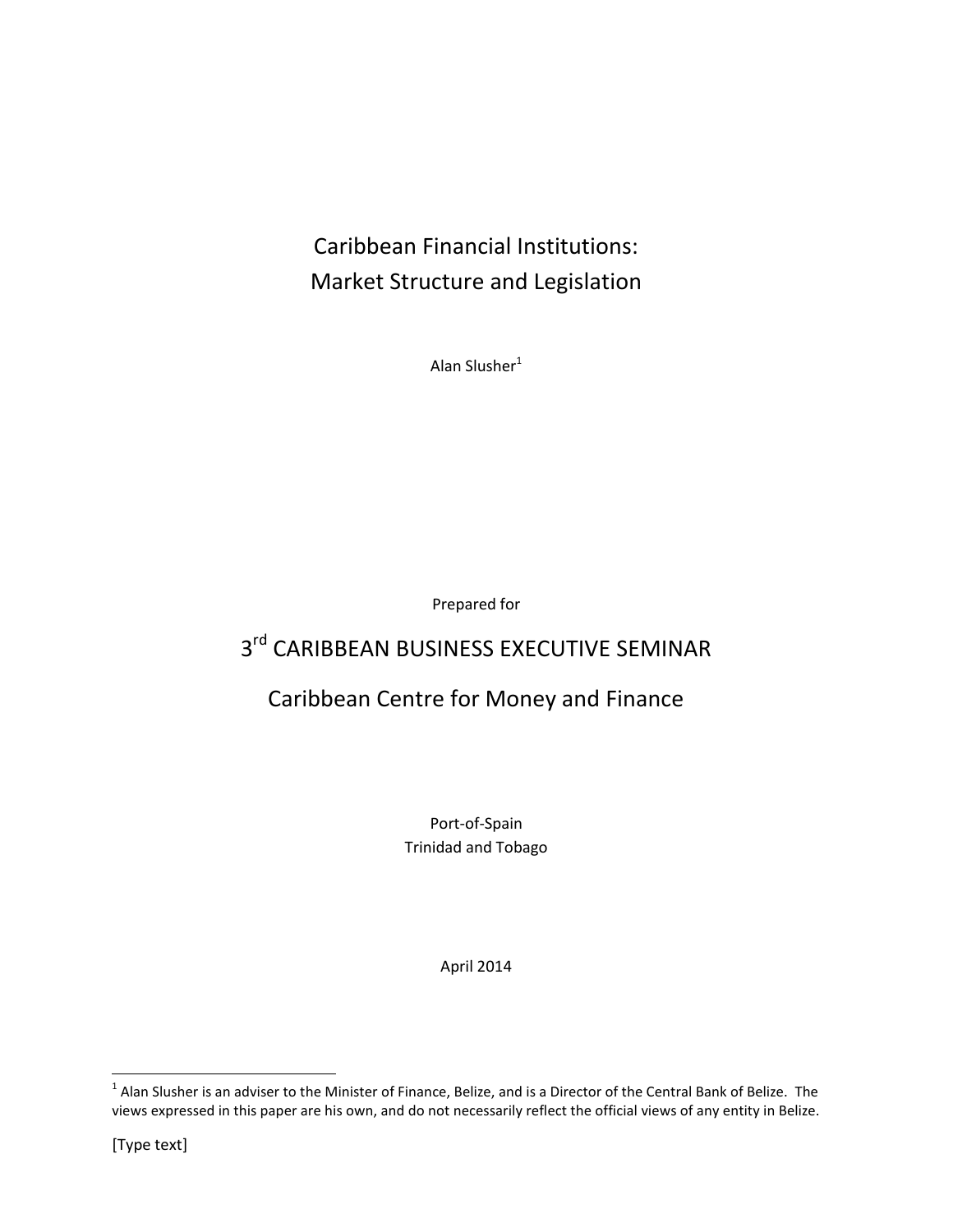There have been some changes in the nature and behaviour of financial institutions and in the structure of financial systems in the less developed countries of the Caribbean over time, although the changes have not been as wide-ranging as one might perhaps have wished (and here I am talking mainly about the OECS countries and Belize, and I would hazard the guess that, at least insofar as domestically-oriented operations are concerned, the statement pretty much fits the UK Overseas Territories as well, despite their alleged role as offshore financial centres).

Commercial banks, with their focus on financing the export and import trades, domestic consumption, and residential and commercial construction and real estate, continue to dominate lending activity; and are the main final placement locations for the financial savings of individuals, business firms, and most Government agencies, holding the funds for other financial institutions as well. Other financial institutions, generally much smaller than the commercial banks (credit unions, public sector development banks, insurance companies, the national insurance schemes, a handful of other private institutions, even the rising number of moneylenders and pawnshops), hold their surplus funds as deposits in the commercial banking system; although, as I will discuss in a minute, some of them have begun to engage in some direct intermediation on their own. Private non-bank deposit-taking institutions, where they exist, are usually wholesale institutions affiliated with commercial banks; their purpose in the past was generally to raise resources for their groups without having to hold the level of reserves required of commercial banks by the central banks; as a result of changes in the legislation, their raison d'etre appears to be disappearing.

The more important changes in the behaviour of commercial banks have included:

extension of residential mortgage lending to middle-class homeowners, following the demonstration by the mainly public sector development banks that this was a profitable segment of financial business;

loan financing of private sector non-traditional export production (my examples here include both hotel and non-hotel ancillary operations (eg, transportation, tour operations, restaurants) in tourism; shrimp farming; agricultural and non-agricultural export production. I emphasise export production because, while the banks have also provided loans for domestically-oriented production, the volumes have been small relative to total lending reflecting small market size in individual countries.

It may be interesting to note that a considerable part of this non-traditional lending has been undertaken by indigenous banks compared with the foreign-owned institutions that are still important players in the sector, probably reflecting the quest of the new institutions for market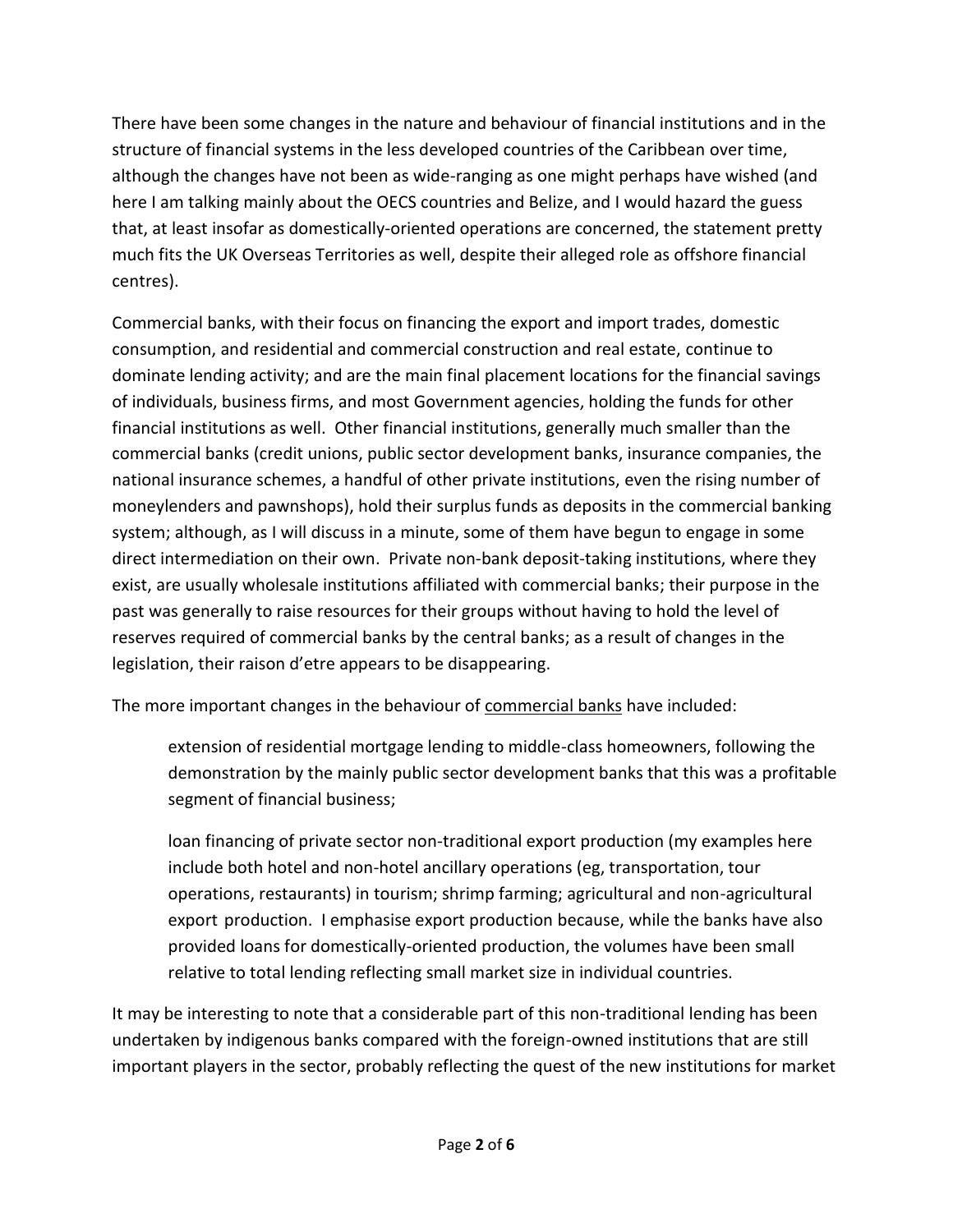share; it may also be interesting to note that institution failure has been most evident in the indigenous group.

Commercial bank lending has, by and large, been profitable for well-run institutions, resulting in little incentive to change basic operating patterns. Given the high level of openness of Caribbean economies, a substantial loan transaction involves, apart from the interest flow, substantial foreign exchange commissions on the external payments that result from the loan, making regional institutions potentially more profitable, on a comparable size basis, than, say, US institutions (and of course the average interest spread would also be higher).

There have been cases in the region where commercial banks have taken Board directorships in business entities to which they have lent money. However, it is not easy to identify situations where they have taken equity positions as opposed to effective outright seizure of assets; and in fact most of the banking legislation in the region prohibit or restrict banks from ownership of non-financial operations, permitting acquisition only in satisfaction of non-performing loans, and then requiring sale at the earliest reasonable opportunity.

In respect of the other financial institutions, credit unions have generally retained their individual/family/community focus, with a concentration on consumption, education, and residential mortgage lending, although some institutions (certainly in Barbados and Belize) can no longer easily justify a "community" focus, have opened branches, and are in direct lending competition with commercial banks across the range of activities, and particularly to small and medium-sized entities (one credit union in Belize is as large asset-wise as the fourth largest of the six banks).

Like the commercial banks, the credit unions have generally not taken equity positions.

The public sector development banks (and at least one with private sector participation) have generally concentrated on lending operations in areas less attractive to commercial banks, with particular reference to production operations (especially to SMEs) and student loans, while maintaining their interest in the residential mortgage lending to middle-income borrowers that they had initially led. Unlike the commercial banks and credit unions that are funded by deposits and ownership shares, the development banks are mostly funded by Governmentprovided equity and loans, and by borrowing from international financial institutions, usually with a Government guarantee.

Insurance companies and the national insurance (or social security) schemes have been substantial cash generators (particularly the latter, which are mostly still in the "less mature" stages of their evolution). Some insurance companies in the LDCs have opted for a relatively conservative investment policy (and here I am not referring to those that are branches or subsidiaries of MDC or non-Caribbean operations), concentrating on residential and commercial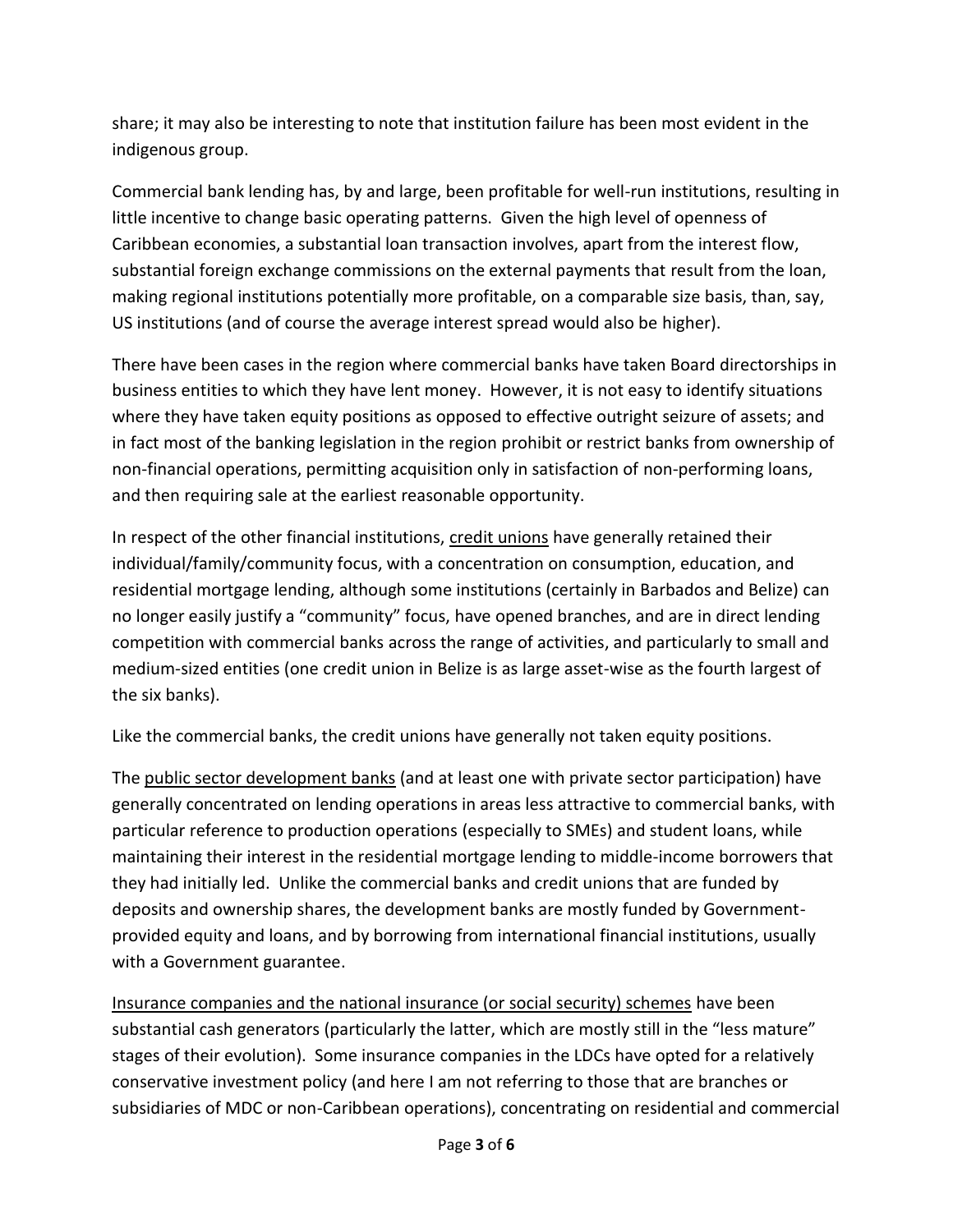mortgage lending and on holding Government paper. One local insurance group in Belize has established a finance company, providing credit for instalment payments for its general insurance policies, and for funding leases and instalment purchases from the vehicle dealership that forms part of the group. This finance company, although authorized to do so, has not been taking deposits. Many of the individual country insurance companies are, however, small. The investment committees of social security schemes have increasingly been seeking private sector funds-placement opportunities, particularly as interest rates on bank deposits and Government paper have trended downwards, and issues have arisen relating to their operations viability, given their contributions rates, and the rates of return on their investments. In Belize these placements have included a Board director's seat for loans above a given minimum size, and a recent placement has taken the form of a share purchase, with an option to re-sell.

The moneylenders and pawnshops are small scale operators, charging usurious rates, usually financing the consumption requirements of poor people; although large numbers of poor people in small countries do make for quite luxurious lifestyles for some of these operators. But these institutions are not a significant source of business investment capital on the scale on which we should be focusing.

The earlier discussions have pointed quite clearly to the modus operandi of traditional venture capital funds. Traditional venture capitalists are not interested in equity placements for the long haul, preferring to take their profits in a public offering of shares in a venture that shows every sign of strong growth and profitability, or through a private sale. Obviously, this requires the existence of some kind of a functioning equity market, formal or informal. And there we have an issue. The performance of equity markets in the CARICOM Caribbean since their inception has been nothing to write home about; and the performance in the non-MDC Caribbean has been, well…

There is a formal market in the OECS; there is no formal market in Belize. Contributing to the situation has been a reported unwillingness on the part of existing private companies to go public, even those that show good performance but which at the same time rely heavily on the banking system for expensive working capital because they are basically undercapitalized. This state of affairs has been attributed to an unwillingness to yield control of business operations, even though only a minority fraction of the equity may be put up for sale. This situation, however, need not affect new operations that may attract the attention of venture capitalists, unless the concern over losing control is also an area of difficulty for entrepreneurs developing a new product or service and who are also short of funding.

Let me end by asking a series of questions: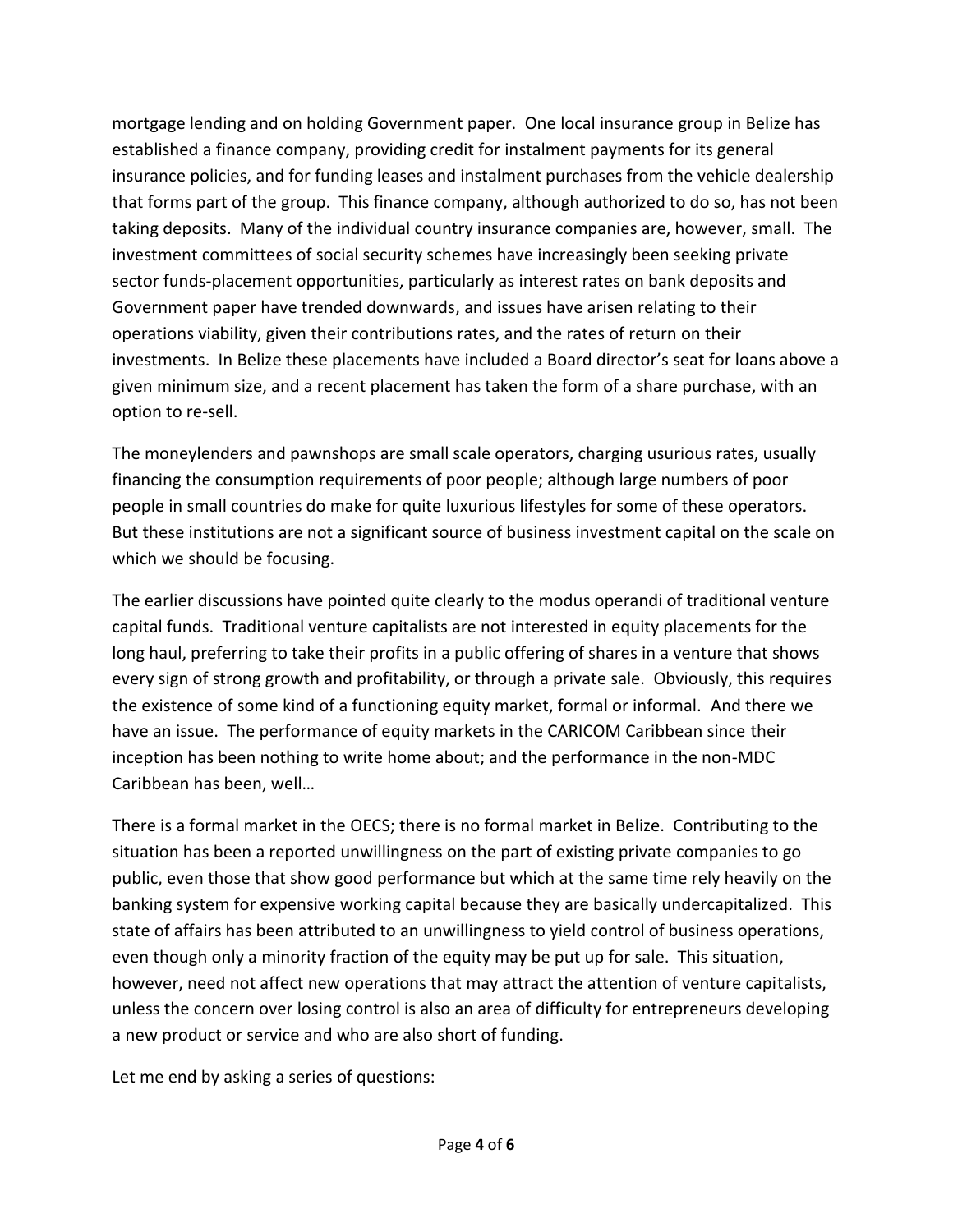Are entrepreneurs who are looking for financing looking for equity partners, or looking for lenders?

How can entities with surplus funds that are not looking for long-term placements recoup their investments in the absence of functioning equity markets? What accounts for the performance of regional equity markets? How do entities with surplus funds identify investment opportunities?

What are the kinds of products or services, and for what markets, that would attract the attention of funding providers?

What kinds of tax or incentives regimes would encourage funds providers? Should losses be fully written off against earnings, regardless of time periods? Are these types of operations compatible with a tax on gross income, regardless of profitability, as in the case of a business tax? Can securities markets function with a transfer tax on securities transactions? Should transactions in the financial sector be completely excluded from the VAT?

Can one expect the traditional financial institutions to engage in equity placements, and can one expect the financial system regulators to allow institutions utilising depositors' funds to engage in operations they may deem to be excessively risky?

Do we need to reexamine the roles of the public sector financing institutions with a view to filling financing gaps, of whatever kind, that may be holding back potential production? We need to understand that traditional venture capital forms an extremely small proportion of investible funds in the developed countries, although I would be the first to acknowledge the need for minimum critical mass, both for each placement, and to make a macroeconomic difference.

And, is it the case that we might be excluding an important element from this discussion: the human resource component? We need proactivity, motivation, innovation, risk-taking, the ability and willingness to identify and seize opportunity, organizational capacity … you know the words … to do the things that need to be done to achieve the purpose that we are here for: to identify the steps needed to be taken to achieve sustained per capita economic growth in this region that is shared equitably among this region's residents. And we need these capacities on a self-sustaining basis in both the public and private sectors. How do we go about developing this human resource capacity, and how do we retain it? In the meantime, the region's social fabric is unravelling.

One final comment. The level of party political polarization in some of our societies is now such that it is a serious constraint to the emergence of a single-minded focus on economic growth